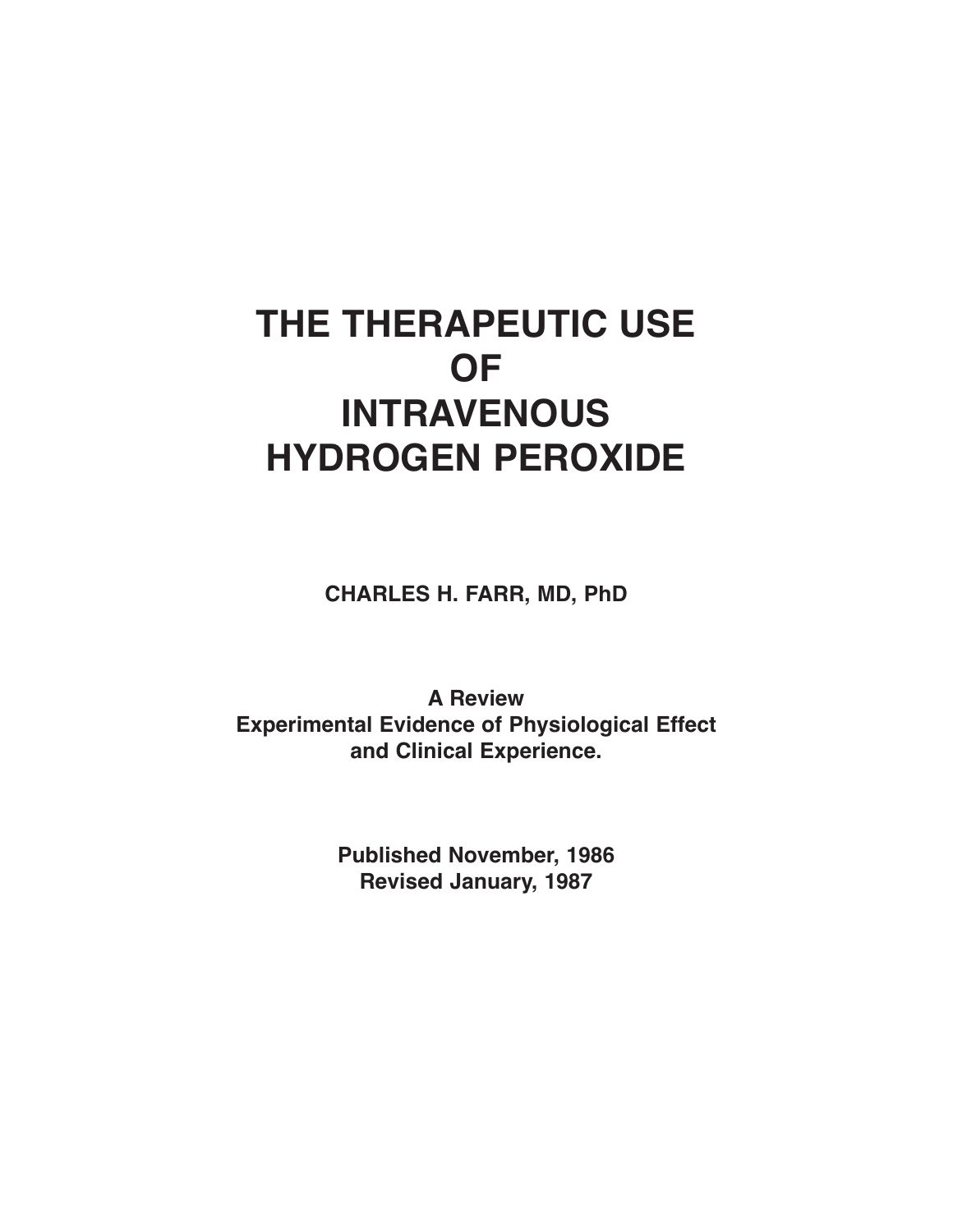A primary clinical objective in the treatment of Chronic Degenerative disease is to improve micro-circulation to relieve chronic tissue hypoxia. The relief of tissue hypoxia has been the subject of many investigative studies.

Early investigators infused oxygen intravenously with limited success. Mariani in 1904 treated a dying tubercular patient with intravenous oxygen. The patient's pulse and respiration improved but the treatment was not repeated and he expired the following day. In 1916, Tummicliffe and Stebbing<sup>2</sup> found they could inject 600-1200 ml of oxygen per hour intravenously without causing gaseous embolism. This relieved the cyanosis of their critically ill patients. The clinical benefits of the oxygen infusion appeared greater than explained by the relief of cyanosis alone. Later, in 1940, Singh and Shah<sup>3</sup> treated 6 patients with severe pulmonary disease using 10 to 20ml of oxygen injected per minute. The patients all improved, indicated by increased blood pressure and pulse. These investigators also noted the clinical improvements were beyond what should be expected from the small amounts of oxygen produced.

Oliver<sup>4</sup> first reported the use of hydrogen peroxide  $(H2O2)$  in 1920 in patients with Influenzal Pneumonia. An epidemic in Busrah in June and July of 1919 had a calculated death rate over 80%. Oliver treated 25 patients with intravenous infusions of H2O2 and 13 fully recovered reducing the mortality to 48%. *He was impressed with the rapid clinical response and postulated the effects were probably due to the oxidation of toxins more than the relief of hypoxia.* Hydrogen peroxide used in surgical procedures has caused air embolisms but he reasoned if the oxygen was released slowly, embolism should not occur. Venous oxygen embolism has been reported following the irrigation of anal fistulae<sup>5</sup>, surgical wounds<sup>6</sup> and closed body cavities<sup>7</sup>. Ulcerative colitis<sup>8</sup> has been produced in patients using H2O2 in enema solutions to break up fecal impactions. Hydrogen peroxide solutions are used as a topical antiseptic agent but Shemp<sup>9</sup> found infusions of H2O2 have no bacterial static or bactericidal effect in-vivo in the treatment of experimentally induced Escherichia coli sepsis. It has been shown, however, to destroy marine malaria parasites<sup>10</sup> and the bactericidal properties of H2O2 produced by neutrophils is well documented by others<sup>11,12,13</sup>.

Several lay persons have reported the oral ingestion of H2O2 has relieved symptoms associated with their chronic degenerative diseases. The combination of fatty acids, likely to be in the stomach, in the presence of iron and ascorbate, may reduce H2O2 to hydroxyl and superoxide free radicals<sup>14,15</sup>. The action of free radicals, especially hydroxyl, may have a deleterious effect upon the gastric and duodenal mucosa. A. Ito<sup>16</sup> showed an increase of glandular stomach erosion, duodenal hyperplasia, adenoma and carcinoma in mice fed H2O2 orally in concentrations as small as 0.8% for ten weeks. More recent studies17 of gastric carcinogenesis in rats, however, found 1% oral H2O2 for 32 weeks did not increase tumor formation after N-methyl-N'-nitro-N-nitrosoguanidine initiation.

All body tissues and fluids contain an abundance of catalase<sup>18</sup>. Hydrogen peroxide in the presence of catalase is reduced to oxygen and water. There are numerous reports using intra-arterial and intra-venous infusions of H2O2 in concentrations from 0.008% to 0.6%19,20,22,23,24. *These studies would represent several hundred patient infusions, safely administered, with no reported serious side effects.* Regional perfusion of H2O2 to increase the radiosensitivity of cancerous tissue is well documented. Whether the increase in radiosensitivity is due to oxygen, free radicals or  $H2O2$  is still being debated $^{21,51}$ . The rate and concentration of infusion is limited by bubble formation which may cause gas embolism or pulmonary edema. Intravenous H2O2 has been found useful as contrast media in echocardiography<sup>25,26,27,28</sup> because of the bubble effect and its use has been reported to be safe and effective.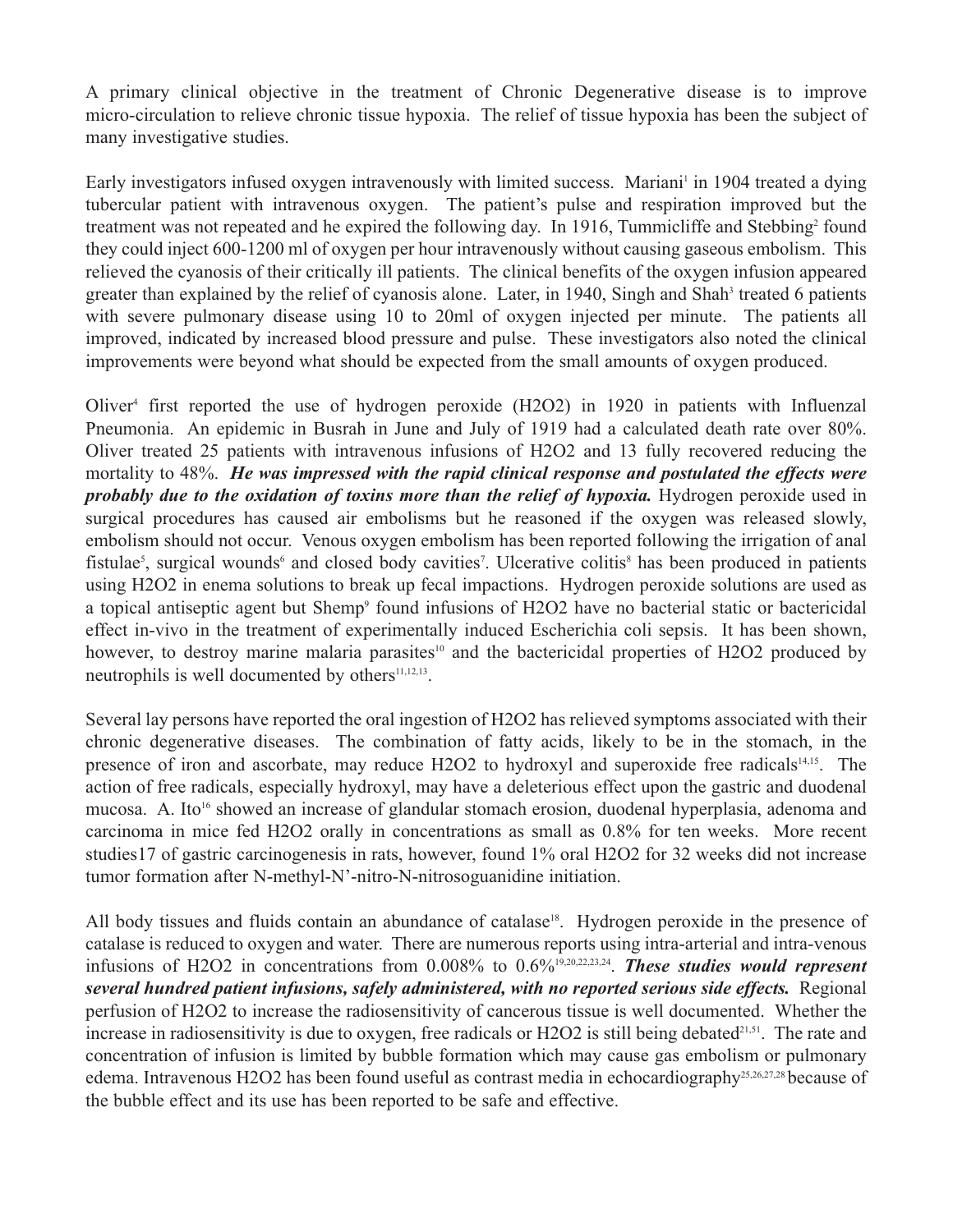There is a species difference of catalase content between man and animals. The results of many animal experiments may not be applicable to man. Dogs and chickens have low catalase levels and poor tolerance to H2O2. Pulmonary edema and methemoglobin results from low catalase levels<sup>29</sup>. Catalase is abundant in both plasma and red cells of man and is significantly elevated in synovial tissues in rheumatoid arthritis<sup>14</sup>. Early studies<sup>18</sup> of H2O2 infusions predicted the half life was less than 1/10th of a second. More recent studies by Macnauthton<sup>21,31</sup> calculated the half life ranges from .75 to 2 seconds and are dependent upon the rate of mixing. Hydrogen peroxide initially reacts with catalase in the plasma and white cells. Later, it penetrates the cell membrane of erythrocytes where it reacts with intracellular catalase and additional oxygen is released. The rate of penetration depends upon membrane protein peroxidation as evidenced by the formation of spectrin-hemoglobin complex and is not related to lipid peroxidation<sup>33</sup>. MacNaughton demonstrated, when H2O2 was infused into the blood stream, there was laminar flow and very poor mixing even in tortuous vessels. Turbulence did not appreciably effect the mixing rate. Others<sup>30</sup> have estimated the peroxide-reaction life as long as 12 seconds.

Intravenous infusion of H2O2 did not significantly affect blood pressure or pulse<sup>24</sup>, hematocrit or differential blood studies<sup>29</sup>, sodium, potassium, calcium, chlorides, magnesium or pH and urine studies were negative<sup>23</sup>. Intra-arterial infusions caused no change in formed blood elements except when injected into the carotid arteries. Carotid perfusion causes a significant increase in all formed blood elements particularly in the platelet count<sup>34</sup>. Hydrogen peroxide has a protective effect on ischemic myocardium<sup>39</sup> and has been used successfully to convert ventricular fibrillation<sup>40</sup>. Cholesterol and triglycerides become elevated after intra-arterial injection of H2O2. *Repeated intra-arterial infusion has been found to remove arthromatous plaques and increase elasticity of the blood vessel walls*<sup>24,32</sup>.

When H2O2 is injected into the blood stream it exists for a fraction of a second to several seconds in the free state. The delay of H202 reacting with catalase in the plasma, then later in the erythrocytes, indicates complex intermediate metabolism. *The products of h2o2 metabolism may be responsible for the observed clinical improvements not attributed to the increased oxygen. The benefit of oxygen saturation of tissue fluid from the oxygen produced18 by H2O2 may be of secondary importance. Hydrogen peroxide is a powerful oxidizer and will oxidize toxic and nontoxic substances alike. The clinical effects we have observed from intravenous infusions of H2O2 may best be described as "Oxidative Detoxification".* The oxidative benefit may include the oxidation of lipid material in the vessel wall to reverse atherosclerosis<sup>32</sup>. Further evidence of the benefits of oxidative detoxification is found in a discussion by Weiss<sup>11</sup>. Activators of neutrophils include aggregated immunoglobin, activated complement components, immune complexes or bacterial peptides. These activators can stimulate the neutrophils to discharge lysosomal enzymes and generate oxygen metabolites (H2O2) which will cause their oxidation and destruction. Our observations of intravenous H2O2 rapidly relieving allergenic reactions, influenzal symptoms, chronic systemic candidiasis, acute viral reactions are considered the results of the oxidation of antigenic substances. A H2O2-myeloperoxidase-Cl system generates hypochlorous acid (HOCl) also a powerful oxidant<sup>41,42</sup>. Tumor cells, bacteria, several biological targets, amine, amides or sulfhydryl groups can all be destroyed by HOCl<sup>43,44,45</sup>. The tumorcidal effect of H2O2 in vivo has also been demonstrated by Nathan<sup>46</sup>.

Oxygen saturation of biological tissue fluids by intra-arterial or intra-venous injection of H2O2 is independent of pulmonary function, alveolar diffusion, oxygen transport systems or hemoglobin content. Intravenous H2O2 has been used experimentally to supply up to 20% of an animal's oxygen requirement<sup>20</sup>. Oxygen tension in tissues generated by  $H2O2$  may reach 3 to 12 atmospheres, the same as tensions accomplished with Hyperbaric Oxygen<sup>35</sup>. Several attempts to measure tissue  $pO2$  comparing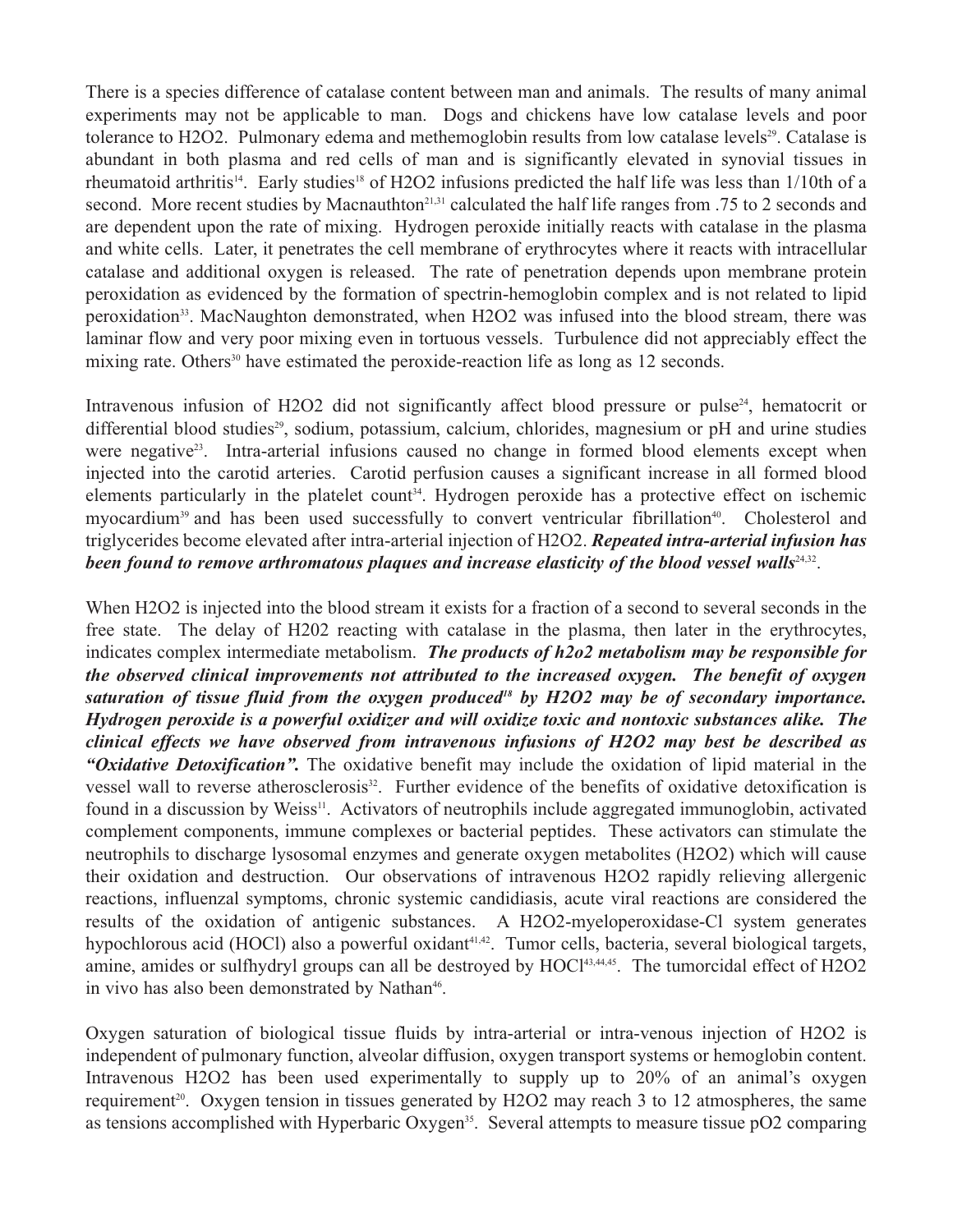hyperbaric oxygen, intra-arterial and intra-venous infusions of H2O2<sup>35,36,47</sup> are in poor agreement. The studies of Germon et al.<sup>36,47</sup> measured tissue pO2 using a micro-oxygen electrode. They found tissue pO2 produced by intra-venous H2O2 is not significantly different than breathing 100% oxygen by mask. They recorded three different patterns of tissue oxygen saturation with H2O2. The first pattern shows a direct linear relationship between arterial and tissue pO2. The second pattern showed a substantial delay of 20-30 minutes before increased pO2 could be measured. The third pattern was flat with no response up to 35 minutes. No explanation was given for these different patterns.

Ackerman et al.<sup>35</sup> made a comparison between hyperbaric oxygen and intravascular H2O2 tissue pO2 also using the micro-oxygen electrode for measurement. They found the micro-oxygen elextrode was not precise and consistent measurements were subject to technical error. Their studies showed tissue pO2 paralleled the increase in hyperbaric oxygen pressure. They also found tissue pO2 paralleled the intra-arterial infusion of H2O2 but increased tensions were not recorded until 40 to 45 minutes after the beginning of the injection. This may explain why the third pattern described by Germon showed no change in 30 minutes. Ackerman also found an ordinary intravenous injection of H2O2 did not raise the tissue pO2 a measureable amount. They speculated any increased venous pO2 would be lost by diffusion as the blood passes through the pulmonary capillaries. The validity of this assumption is explored further in this paper.

The rates of wound healing, stasis and vascular ulcers<sup>19</sup>, peripheral occlusive disease<sup>37</sup>, myocardial ischemia<sup>24</sup> and cerebral vascular disease<sup>38</sup> have all improved when treated with repeated intra-arterial infusions of H2O2.

Finney et al.<sup>39</sup> were able to show, when DMSO was added to the H2O2 infusion mixture, there was an increased tissue penetration of oxygen in dense fibrous myocardium. Additional benefits may be realized, utilizing DMSO with H2O2, since DMSO is a scavenger of hydroxyl radicals<sup>48</sup>. DMSO protects biological systems from the damaging effect of free radicals by its capacity to be oxidized<sup>49</sup>. In this study of multiple enzyme systems, no significant irreversible loss of enzymatic activity was caused by DMSO.

# **Preparation of Hydrogen Peroxide Solutions**

Reagent grade 30% H2O2 is used to prepare our infusion solutions. Hydrogen peroxide, USP food or cosmetic grades are avoided because they contain tin and phosphate compounds to stabilize the H2O2 molecule. Concentrated H2O2 solutions are powerful oxidizers and should be handled with caution. The 30% H2O2 is diluted with equal amounts of sterile distilled water to make a 15% "stock" solution. The stock solution is passed through a Millipore 0.22um medium flow filter for sterilization and removal of particulate matter. The stock solution is stored in 100ml sterile containers and kept refrigerated ready for future use. Our infusion solutions are prepared using sterile 5% dextrose in water. The addition of 1 ml of the 15% H2O2 stock solution to each 100ml of carrier solution will produce a 0.15% concentration used for intravenous infusions.

Studies on bubble formation with H2O2 in blood by Johnson<sup>30</sup> found bubbles formed in concentrations of 0.87 millimolar, but not at 0.69 millimolar. A 0.15% solution of H2O2 infused at the rate of 4 ml per minute, assuming a blood flow rate of 100ml per minute, will give a 0.006 volumes percent blood concentration. This produces 2.9 ml of oxygen per 100ml of blood.. Concentrations above 0.01 volume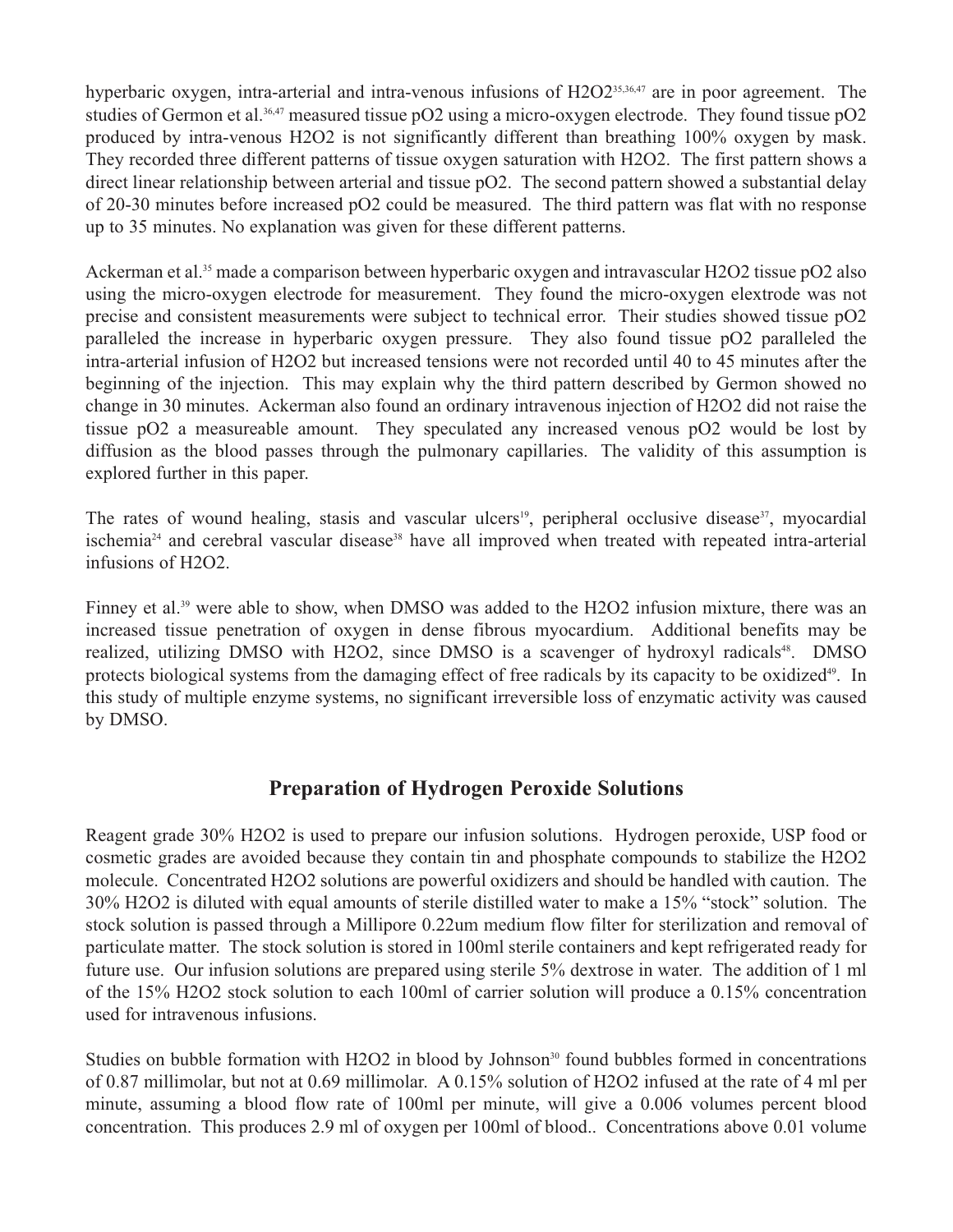percent cause bubble formation and are detrimental to capillary circulation. If we double our mixture concentration to 0.3% it will effectively increase the oxygen produced from 2.9ml to 7.0ml per 100ml of blood. This would produce a concentration of 0.012 volumes percent, exceeding the 0.01 volumes percent found to cause bubble formation and capillary damage. The lungs are remarkable filters of microbubbles<sup>49</sup>, however, their capacity can be exceeded and continuous infusions of  $0.01$  volumes percent may lead to irreversible pulmonary damage and arterial embolism.

During our early studies of intravenous H2O2, an infusion of 0.3% may have produced hemoptysis in one subject, although he had previously received five infusions of 0.3% without side effect. Several investigators<sup>19,32,36</sup> have used concentrations up to 0.48% intra-arterially without side effects, but we do not recommend these concentrations.

Caution must be exercised that nothing is added to the H2O2 solution because of its tremendous oxidizing power. Even ascorbic acid is rapidly oxidized to the monodihydroascorbate radical<sup>14</sup>, an unstable compound which degrades into numerous other chemical fragments. A principle physiological action of ascorbic acid in tissue, however, is through the formation of H2O2<sup>58</sup>. *Vitamins, minerals, peptides, enzymes, amino acids, heparin, EDTA, or other injectible materials should never be mixed with the H2O2 solution.*

# **Preliminary Studies with Hydrogen Peroxide**

Most of the previous studies with H2O2 have employed the intra-arterial route of administration. Little attention has been given to effects of H2O2 when given intra-venously. It has been assumed H2O2 given intravenously would have no metabolic effect since oxygen produced would diffuse into the aveolar spaces from the pulmonary capillary beds. If the life of the peroxide-oxygen reaction is more than a few seconds, the H2O2 may be systematically distributed before it is completely reduced to oxygen and water. The incorporation of H2O2 into the metabolic pathways appears to be far more complex than appreciated in previous studies. No postulation was forwarded to explain why there was a 40 minute delay from the beginning of the intra-arterial infusion to the rise of pO2 in muscle tissues. If H2O2 is degraded into oxygen and water immediately, according to statements in previous studies, and oxygen administered by mask or in a hyperbaric chamber causes an immediate increase in tissue pO2, then what accounts for the findings that a 40 to 45 minute delay occurs before an increased tissue pO2 is measured after the intra-arterial infusion of hydrogen peroxide?

If oxygen, released from intravenous H2O2, diffuses from the pulmonary capillary bed into the alveolar space, alveolar pO2 will rapidly increase and pulmonary capillary blood pO2 would decrease. Diffusion into the alveoli will occur more rapidly than the alveolar loss of oxygen through respiratory exchange. Inspired oxygen added to the oxygen diffused into the alveoli from the pulmonary capillary at the arterial end would increase the alveolar pO2 greater than the blood pO2 at the venous end of the capillary. The increased pO2 in the alveolus would cause the oxygen to rapidly diffuse back into the pulmonary capillary at the venous side and back into the systemic circulation. One of the following experiments is designed to test this postulate.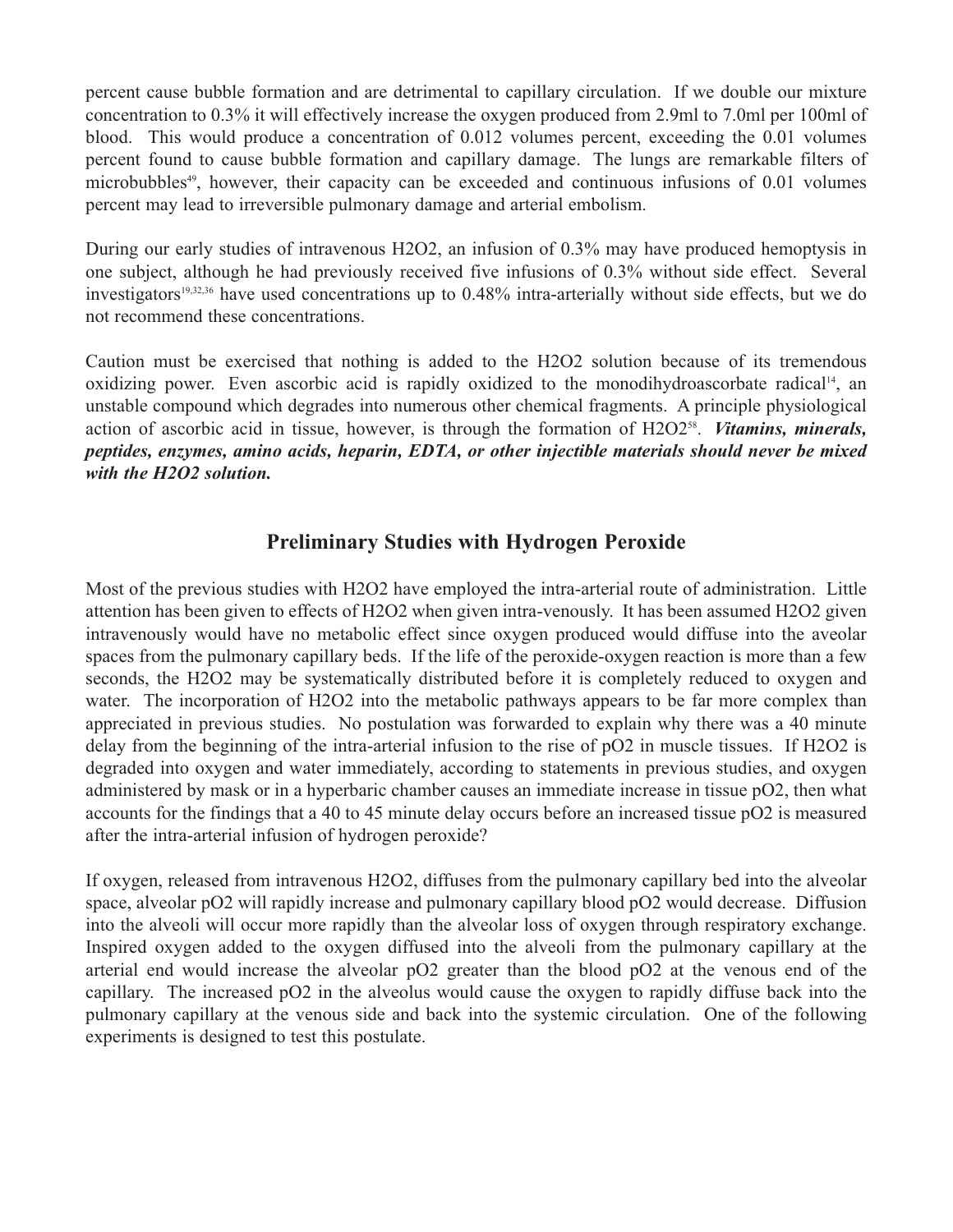## **Methods**

Two experiments were conducted. The first was to measure the metabolic effect of H2O2 and the second to measure the vascular effect.

A computerized constant oxygen measuring instrument manufactured by Waters Instruments, Inc. was used to measure the oxygen content of inspired air. *The rate of oxygen consumed by the body per unit of time and lean mass is a measurement of metabolic rate.* The instrument, a MRM-1, is extremely sensitive to changes in oxygen concentration, easily calibrated and its results are highly reproducible. Test subjects were considered to be within the norm for their age with no known pulmonary pathology. They had fasted for a period of at least 6 hours before each experiment. During the experiment they remained at absolute rest in a comfortable reclining chair. A plastic mask, which completely covers the face, is worn during the experiment. The mask collects all expired air and directs it over a sensor to measure oxygen content. The instrument is balanced against the ambient pO2 in inspired air. The difference is expressed as milliliters of oxygen consumed per minute per kilogram of lean weight. Each subject was given intravenous injections of 100 and 250 ml of 0.15% of H2O2 alone and again with 500 mgm of DMSO added per each 1 ml of the 15% stock solution of H2O2 used. The solutions were administered in the anecubital area using a standard infusion setup with a 25 gauge needle at a rate of 50 to 60 drops per minute.

Frequently our test subjects had a flushed appearance after an infusion and expressed a feeling of warmth. This observation lead to speculation H2O2 may have a different effect on the arterioles and capillary beds from the vasospasm reported to occur in the larger arteries and veins.

Photoplethysmographic recordings were made at 5 minute intervals, measuring pulse volumes in the right index finger before, during and following the infusion of 250 ml of 0.15% H2O2. Continuous temperature measurements were also made using a sensitive thermistor placed in the right axilla throughout the same infusion. The measurements were made using a Model 2100 Vascular Analyzer.

## **Results**

An increase in metabolic rate begins to be recorded in less than 2 minutes after the beginning of the infusion. There is a linear peak increase in metabolic rate until a maximum or 'peak' rate is reached. The rate plateaus and remains constant throughout the duration of the infusion. The averaged results of these experiments are illustrated in Figure 1.

The maximum rates recorded were the same at all concentrations and represented an increase in metabolic rate of approximately twice the baseline level (100% increase). The metabolic rate increase appears to be an 'all-or-none' phenomenon and not related to H2O2 concentrations. The metabolic rate returns to the baseline level within 20 to 30 minutes after the infusion is discontinued. The increase is independent of the carrier, either 5% dextrose in water or normal saline. A similar pattern was found in all subjects rested and was reproducible in each subject with repeated infusions.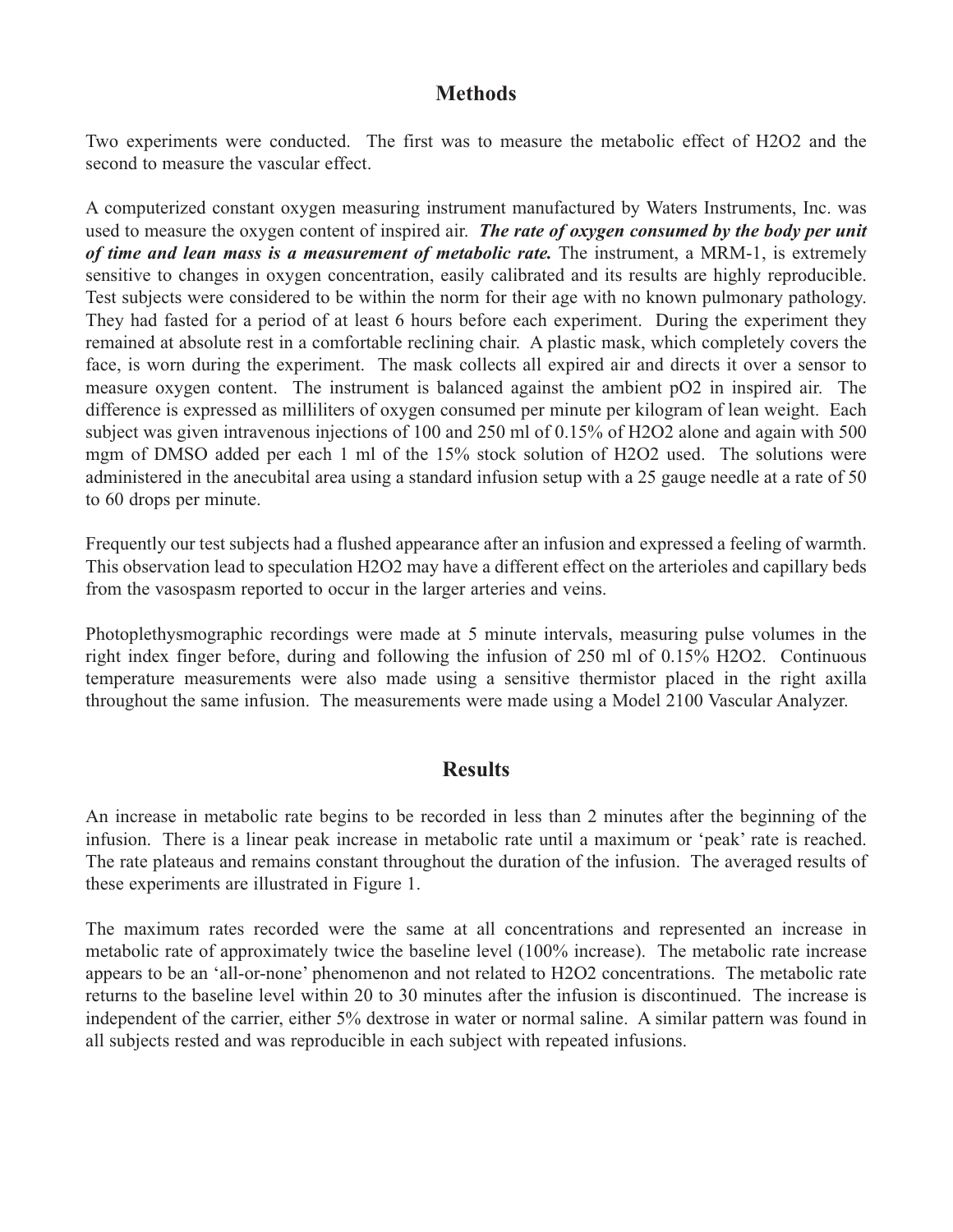



#### **FIGURE 1 (above):**

**(Upper Line) The averaged metabolic rate response of 5 test subjects receiving infusions of 250 ml of 0.15% H2O2 in 5% Dextrose in water. (Lower Line) The average metabolic response of 3 test subjects receiving only 5% Dextrose in water. One and one-half (1 1/2g) grams of DMSO was added approximately half way through the infusions.**



**EFFECT OF H2O2 CONCENTRATION ON METABOLIC RATE INCREASE**

#### **FIGURE 2 (above):**

**Rate increase of metabolic rate in response to three different concentrations of intravenous infusions of Hydrogen Peroxide. Maximum metabolic rate plateaus at all concentrations and remains constant for the duration of the infusion. The rate of increase in the metabolic rate is related to the H2O2 concentration. The peak rate is reached in approximately 20 minutes with a concentration of 0.075%, 13 minutes with a 0.15% and 7 minutes with a 0.3% H202.**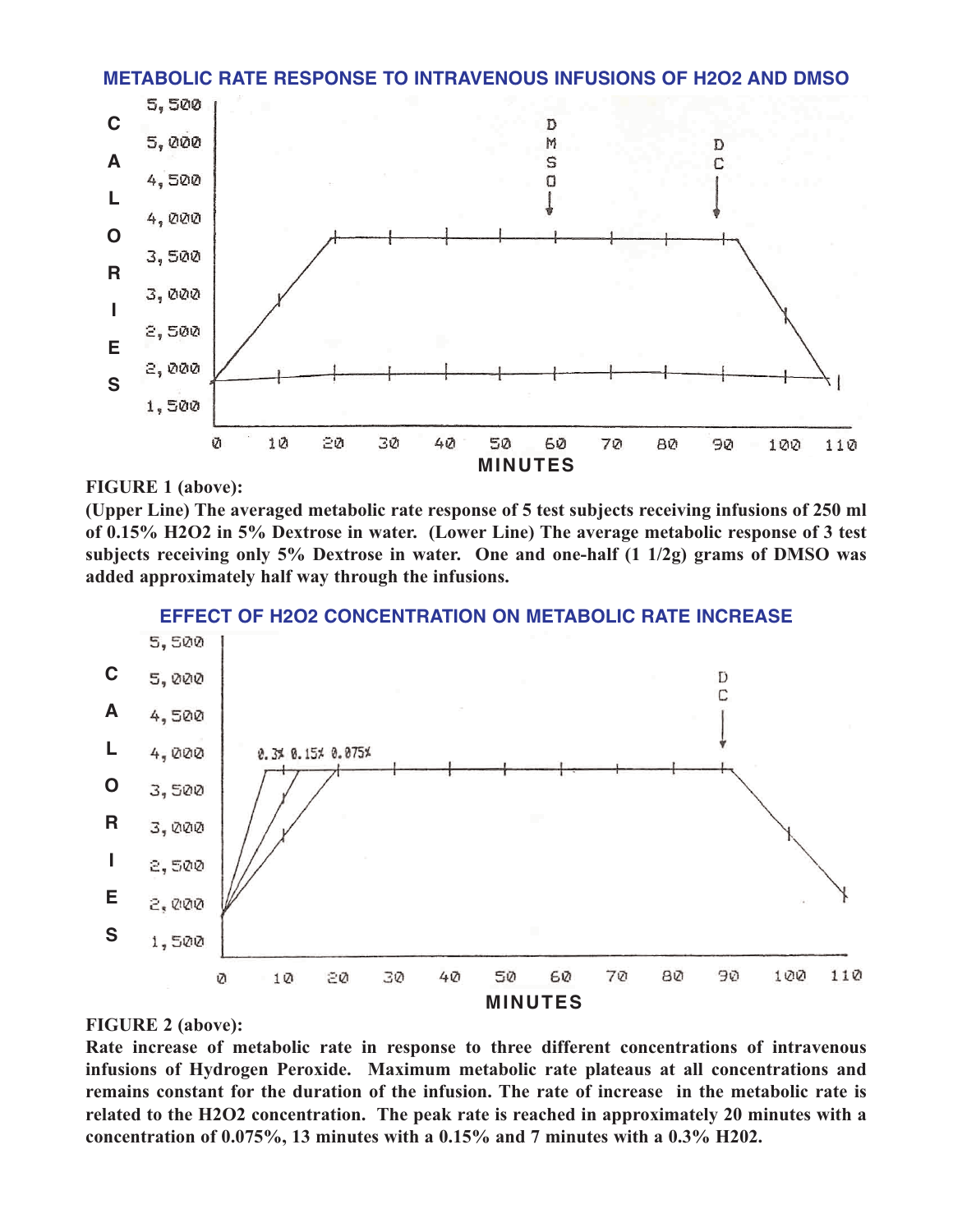#### **EFFECT OF H2O2 ON TEMPERATURE AND DIGIT BLOOD FLOW**





Between 5 and 10 minutes after the beginning of the infusion, an increase in amplitude of the pulse volume patterns is noted with a maximum increase obtained in approximately 15 minutes. A rise in axillary temperature of 1 degree was recorded and corresponds to the increase in metabolic rate previously determined. The increased amplitude of the pulse volume recording indicates vasodilation of the peripheral arterioles has occurred. Both vasodilation and increased temperature remained constant throughout the infusion. The dilated vessels returned to their pre infusion size within 10 minutes after the infusion was discontinued but the temperature returned to the pre-infusion level more slowly. This was probably due to the poor diffusion of heat from the anxilla. In another experiment (not illustrated) increased metabolic rate, vasodilation and increased temperature were constant throughout the infusion of 500 ml of 0.15% H2O2. Repeated daily infusions of 500 ml for six consecutive days also show a duplicate response throughout each day's infusion.

Part of the clinical benefits observed with the intravenous infusions of H2O2 may be due to increased microcirculation as demonstrated in this experiment. The increase in temperature is a function of increased metabolic rate and can be used as a simple clinical method to indicate if the infused H2O2 solution is stimulating the oxidative enzyme systems.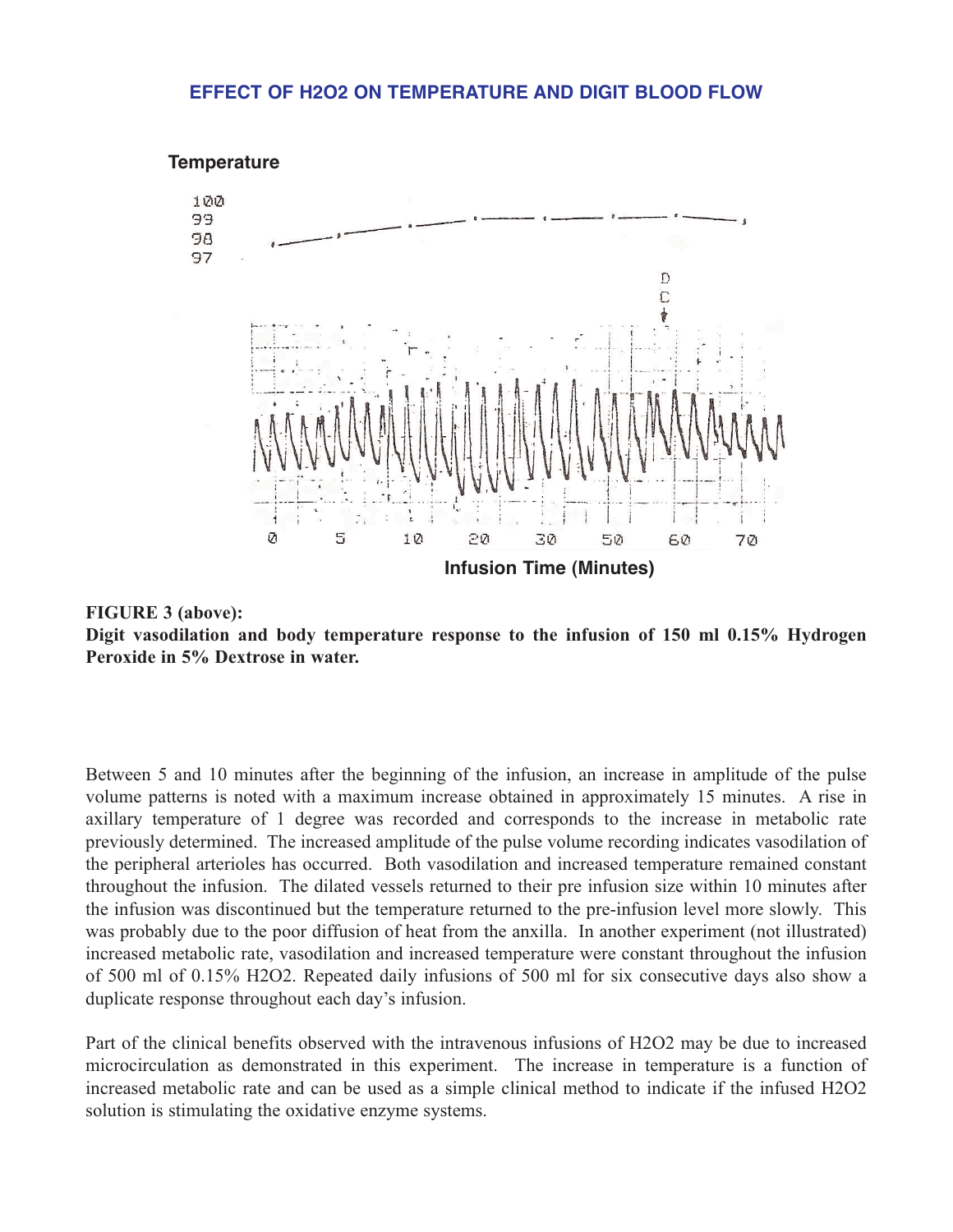## **Discussion**

An increase in metabolic rate, in a resting subject, will not occur unless oxidative enzyme systems are stimulated. The substrate must contain an adequate supply of oxygen and ADP for this increase to be sustained. Since, in these experiments, the subjects did not expend energy, did not increase respiratory effort and the ambient room oxygen did not change, the increase in metabolic rate was due to the effect of infused H2O2. In our studies, the average increase (100%) in metabolic rate, from base level, is equal to 2,000 calories per 24 hours. To increase the metabolic rate 2,000 calories, requires 416 liters of oxygen since one liter of oxygen produces 4.825 calories. A constant infusion of 0.15% H2O2 over 24 hours would produce 3,456 ml of oxygen or less than 1% of the amount necessary to obtain the results we measured. *We conclude therefore, the increase in the metabolic rate is due to the stimulation of oxidative enzymes and not to the oxygen produced by the H2O2.*

Hothersall<sup>52</sup> found H2O2 activated the pentose phosphate pathway and activity of glutathione peroxidase greatly increased, both increasing metabolic rate. Glutathione peroxidase activity is not stimulated, however in selenium deficiency<sup>53</sup>. The delay in the reaction of increasing the metabolic rate and pO2 measurements in tissue after the infusion of H2O2 may be partially explained by the studies of Wrigglesworth<sup>54</sup>. He found very low concentrations of hydrogen peroxide formed a stable intermediate complex with oxidized cytochrome c, which existed for up to 30 minutes. Further reduction of this intermediate by H2O2 then occurs, indicating cytochrome c oxidase possesses a catalase-like activity. The complex was not formed when higher concentrations of H2O2 were employed. Mitochondrial concentrations of H2O2, in our test subjects, would be extremely small when the infused H2O2 is fully diluted throughout the body.

Polymorphonuclear leukocytes and other inflammatory cells produce small amounts of H2O2, hydroxyl and singlet oxygen radicals in response to the appropriate stimuli<sup>55</sup>. A concentration dependent inhibition in the ability of vessels to produce PGI2 has been identified in studies of vascular arachidonic acid metabolism<sup>57</sup>. PGE2 and PGF2a were also inhibited in vessel microsomes when exposed to H2O2. This suggests H2O2 by intravenous infusion should precipitate an inflammatory reaction in the vessel. Polgar et al.58, however, found larger concentrations of H2O2 increased prostaglandin synthesis in human fibroblast cultures. Hydrogen peroxide produced by ascorbic acid has been shown to induce prostaglandin synthesis<sup>58,59,60</sup>. This would suggest the beneficial clinical effects observed with the use of ascorbic acid in inflammatory reactions and, its protective action against infections, is acting through the generation of H2O2. Also, there is no evidence H2O2 initiates or supports microsomal lipid peroxidation61. This is the opposite of the predicted effect that H2O2 will react with transition metals to form hydroxyl radicals which induce lipid peroxidation. Hydrogen peroxide has also been found to modify the kinetic cooperativity of  $(Na,K)$ -ATPase<sup>62</sup> which also contributes to an increase in metabolic rate. There are rate limiting factors in all enzyme systems. We speculate the plateau and 'all-or-none' effects of our test results were produced by rate limiting factors of the stimulated enzyme systems. The intermediate metabolism of H2O2 and activation of oxidative enzyme systems will require further investigation.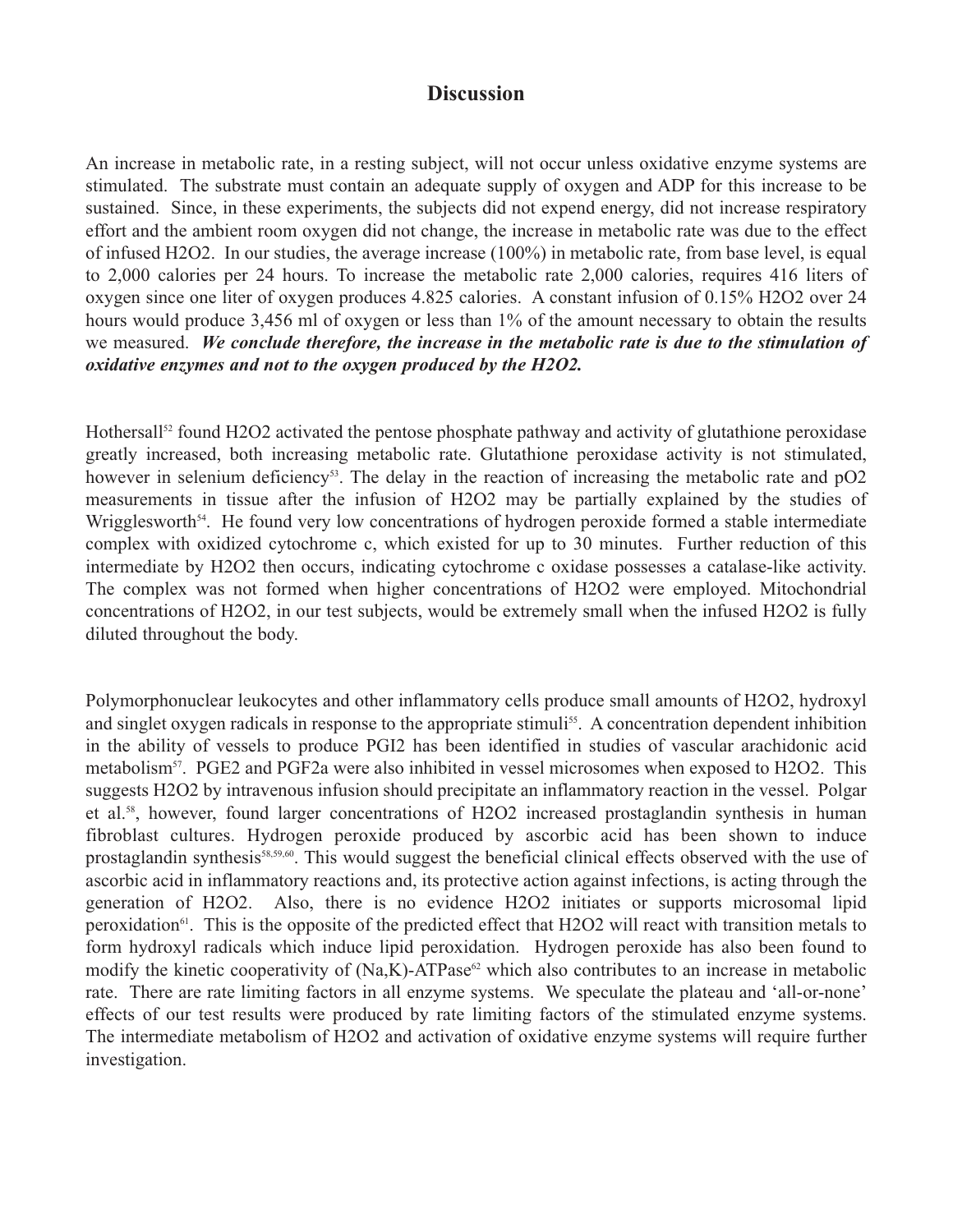# **Clinical Experience**

We have given over 500 intravenous infusions of H2O2 in a variety of pathological conditions without a singular systemic side effect observed. Initially we had an occasional phlebitis occur at the injection site. This was overcome by injecting 2500 IU of heparin into the vessel immediately prior to infusing the H<sub>2</sub>O<sub>2</sub> solution. The h<sub>2</sub>O<sub>2</sub> solution is quite acid (pH 4.5) and requires buffering with sodium bicarbonate with further reduces the local inflammatory effect. Acutely ill patients with infection, allergy reactions, flu syndromes and other toxic phenomena had rapid improvement from their morbid state with infusion of H2O2 without further treatment.

#### *We attribute this response to oxidation of toxic substances rather than an increase in tissue oxygen.*

The results of our experiment demonstrates intravenous infusions of H2O2 has a measurable metabolic effect. As speculated by others, the oxygen produced by H2O2 diffuses from the pulmonary capillaries (see discussion of patient C.G.) into the alveoli but our experiments indicate it is reabsorbed into the blood. If the diffused oxygen were expired, the pO2 in the expired air would increase. This would result in our instrument measuring a decrease in metabolic rate instead of the increase which actually occurred.

Whole blood specimens taken before, during and after the infusions showed color changes consistent with oxyhemoglobin formation. The specimen at the completion of the infusion was obviously more crimson in color compared to the pre-treatment specimen. Numerous blood profile and CBC studies were performed before and immediately after infusions of H2O2 with and without DMSO. Although early investigators reported no changes in blood elements and certain chemical constituents, except when injected into the carotid arteries, we found consistent changes worthy of note. After the intravenous infusion of 250 ml 0.15% H2O2, a 2% to 10% decrease was noted in the following blood constituents: Bun, Sodium, Potassium, Chloride, Uric acid, Calcium, Phosphorus, Total Protein, Total Bilirubin, Alkaline Phosphatase, AST, ALT, GGTP, LDH, Iron and Globulin.

Intra-arterial infusions were reported in earlier studies to cause an increase in cholesterol and cholesterol esters. We recorded, however, a 7% to 15% decrease in both triglycerides and cholesterol. Glucose showed a slight elevation (25%) but this was attributed to the glucose in the carrier solution. Twelve hours after infusion, all measured constituents had returned to their pre-infusion baseline levels. Formed blood elements showed no change in differential count but both total white and red cell counts were constently reduced by 5% to 10% in repeated studies. There was also a 5% to 10% reduction in hemoglobin and the hematocrit. We were concerned repeated infusions might produce bone marrow depression or anemia. Platelet counts were occasionally elevated. We found, within 12 to 18 hours after the infusion, a physiological rebound occurred and the hemoglobin and hematocrit levels consistently rose to 2% to 5% above the pre-infusion baseline levels. White cells and platelet counts returned to their normal pre-infusion levels. The addition of DMSO to the H2O2 solutions did not modify these responses.

Repeated daily intravenous infusions, four days a week for six months in 2 patients, showed no significant changes in any of the blood elements or constituents reported above.

Long term follow up studies are continuing.